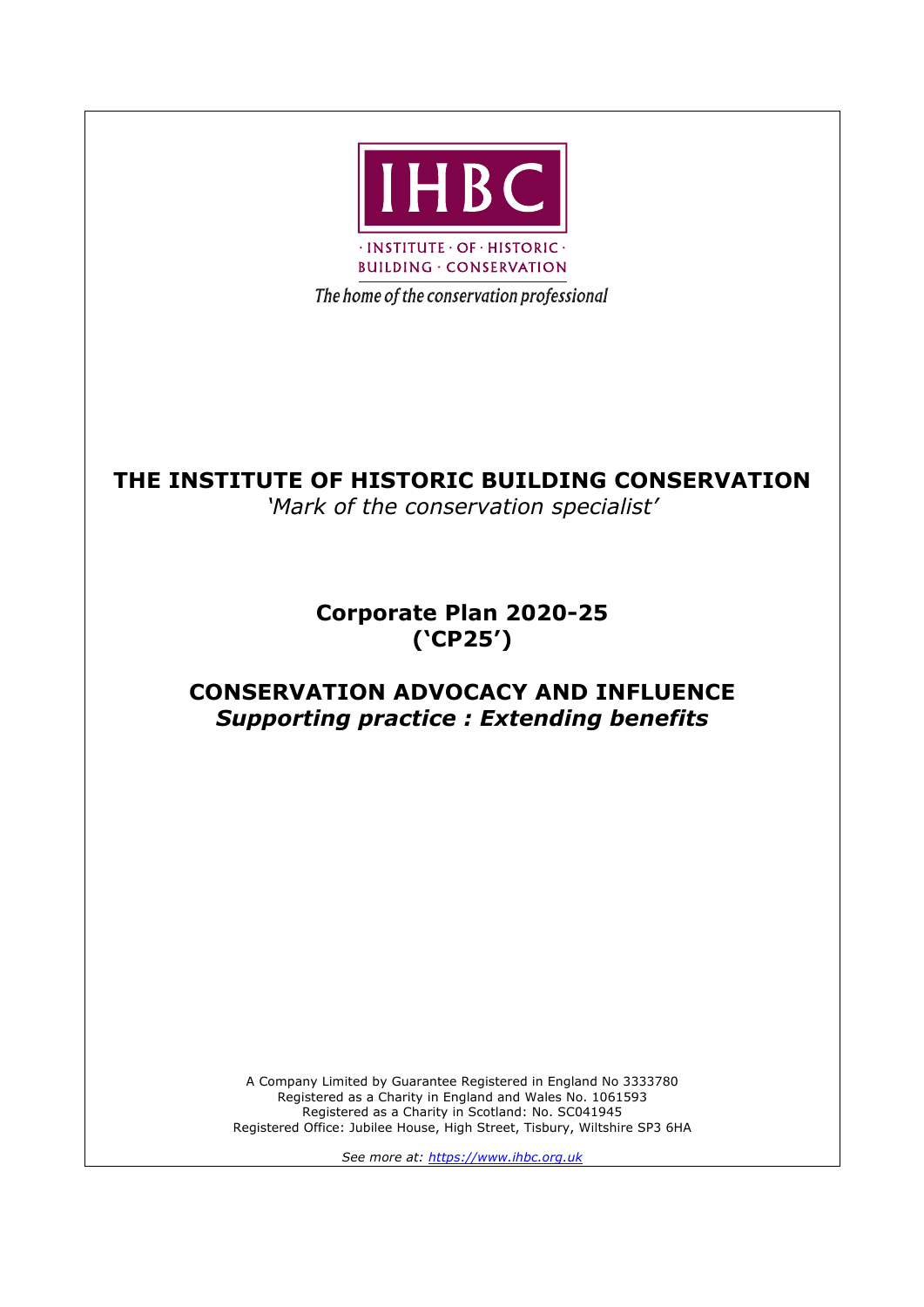## *A PANDEMIC PREAMBLE*

The main text of this 'Corporate Plan' was drafted and consulted on around the outset of the most dramatic social change in modern times: the COVID-19 pandemic. The impacts of that crisis are still unfolding, and no-one knows how we will fare, or indeed where we will be, in the coming years.

At the same time wider social, cultural and environmental drivers are re-shaping the practice environments of the IHBC and our members, highlighting further the wider uncertainties and priorities. These range from immediate responses to the pandemic followed by reacting to the seemingly inevitable economic recession, to more proactive planning around major social and environmental issues such as Black Lives Matter and climate change. Such drivers require the kind of in-depth understanding and strategic responses that must be embedded within our forward planning, which must be flexible and responsive to changing circumstances, not tied to predictions that may never transpire. Indeed these new drivers also clarify how the work that our members undertake, and the benefits we bring as a professional body and a charity, even more critical in achieving a sustainable future.

Yet none of this changes this plan's titular ambitions to advocate and influence on behalf of conservation, while 'supporting practice' and 'extending benefits', for members and for society. In fact it only emphasises how relevant, forward-looking and important this work actually is to society. So the original draft of this plan has not been substantially changed since the onset of these tumultuous times. It has been simplified and adjusted in light of feedback, but not much more than that.

This strategy is robust because this plan has been developed from previous plans, plans that effectively guided the organisation in times that may have been less tumultuous globally than those today, but were certainly no less threatening to the institute. As they informed the organisation and our trustees successfully then, so we see every reason to think this plan can guide us now.

The central role the IHBC must play over the period of this plan is both clear and critical: we must respond to the kind of pressures mentioned above, continuing our operations, while being sure we can successfully undertake the transition to a post-pandemic society, whatever the challenges. Accordingly, in the short term, this plan can guide a retrenchment of operations and consolidation of services as we as we get to understand better the impacts and trajectory of the pandemic in our new world.

So for all the changes around, as we are still in their midst there is little point in adjusting the focus of the pre-pandemic strapline commitment: supporting members and their colleagues in conservation practice, and to extending the benefits we bring to society by influencing and advocating the practice of built and historic environment conservation.

September 2020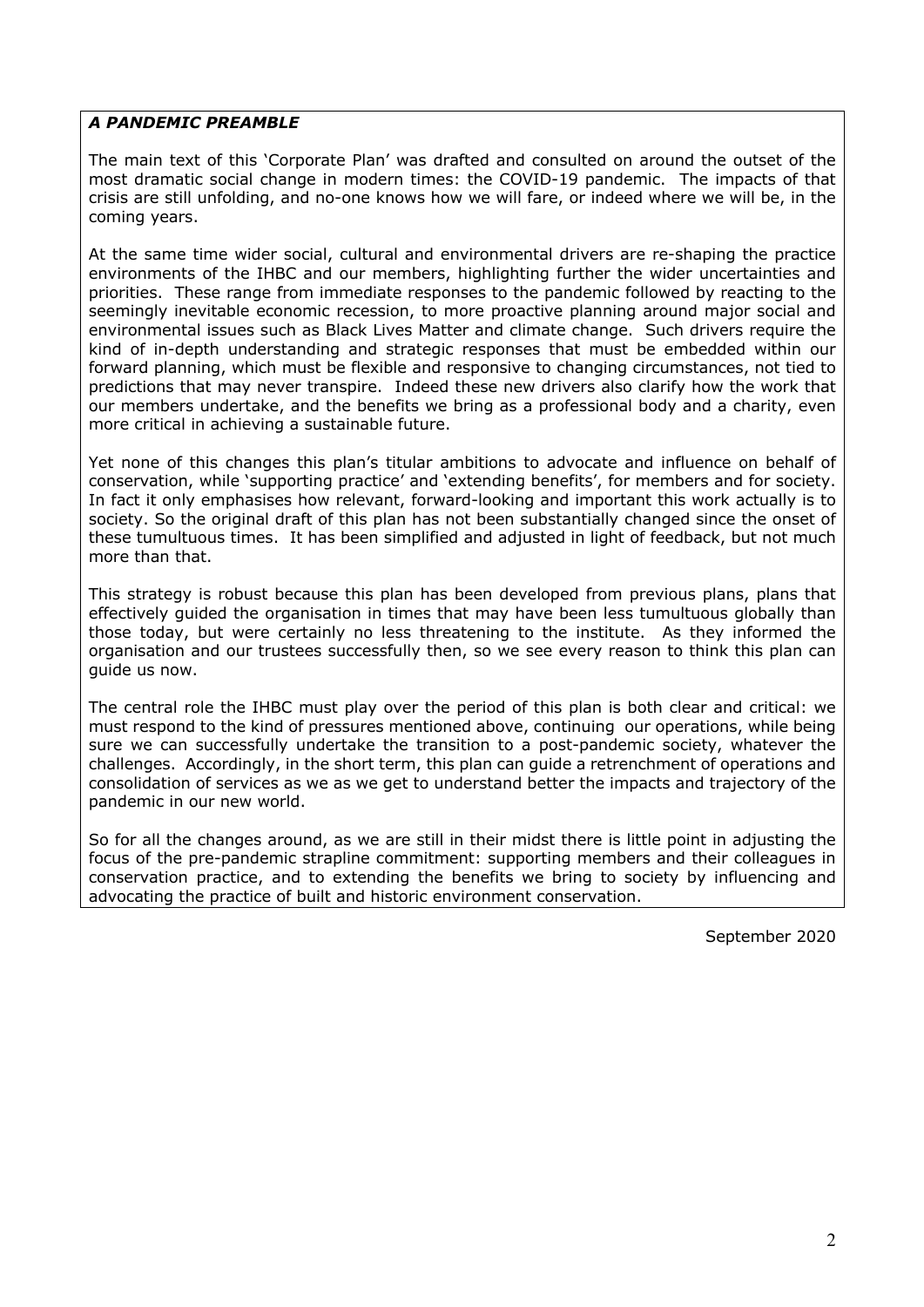# **A. INTRODUCTION**

1. This document is the '*Corporate Plan*' of The Institute of Historic Building Conservation (IHBC) for the period 2020 to 2025, abbreviated as '*CP25*'.

2. The IHBC is the professional body for built and historic environment conservation specialists working within the UK and beyond. It is a charity registered in the relevant jurisdictions in the UK, and a company limited by guarantee.

3. Following plans agreed by trustees in 2018, CP25 has been shaped by the success of our *Corporate Plan 2015-20* – known as 'CP20'. CP25 recognises the achievements linked to CP20, and will extend and refine the operations and aspirations identified there. This follows an established precedent from the IHBC's recent past - and one already demonstrated in CP20 to good effect – that of building on earlier Corporate Plans. The strategy encourages simplification and streamlining of corporate management while facilitating oversight by trustees and stakeholders.

4. CP25 continues CP20's focus on the three primary activities that both frame our membership support and deliver on our charitable objects: helping people, helping conservation, and helping conservation specialists. These are captured in the graphic below, agreed for CP20.



**Illustration 1: Integration of the IHBC's corporate 'Objects' framing both overarching charitable duties and support for members**

5. For CP25 these objects are expanded as follows, with more detail offered in Section C:

A: Helping people - *Extend conservation advocacy and access, to enhance the communities and places in which our members work*

B: Helping conservation – *Support specialist and non-specialist practitioners, to improve the practice environments in which our members work*

C: Helping conservation specialists – *Streamline our own corporate governance, services and operations, to refine the quality and regulatory frameworks within which our members work.*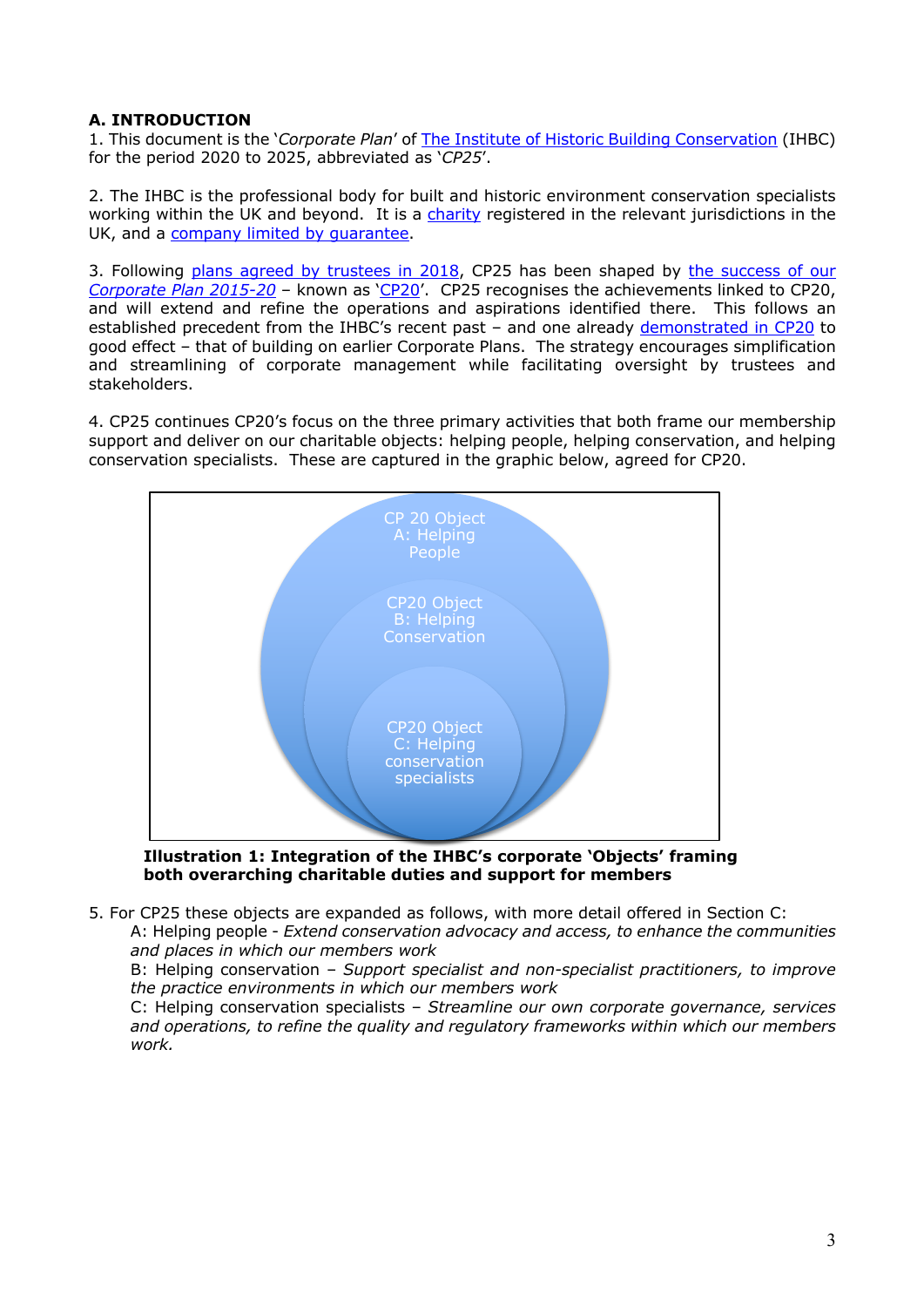# **B. CORE STATEMENTS**

### 6. Vision and mission: What is to be achieved and why?

The IHBC should be universally recognised as the lead body advocating and supporting built and historic environment conservation practitioners, their specialist interests and standards, their ethical objectives, and the diverse benefits of their work.

Our vision recognises that the future of historic fabric and places is best served by recognised and skilled conservation specialists, the conservation professional. They achieve their best outcomes when supported by an informed, independent and ethical professional body dedicated to supporting and advocating skills and careers as well as their practice principles, standards and objectives.

7. Sustainable development, climate change and the IHBC: The IHBC recognises the urgent global and local threats of climate change, and the need to respond in a timely fashion. Consequently the institute promotes the care of the built and historic environment as an inherently sustainable strategy, including for carbon management. The recent IHBC 'Position Statement' on '*Sustainability and Conservation of the Historic Built Environment*' makes that position explicit. Additionally, the IHBC's work and remit accord with the five principles of sustainable development in the UK's sustainable development strategy: '*Securing the future:*  delivering UK sustainable development strategy'. Published in 2005 and still in operation under the UK and devolved governments and administrations, these principles are:

- a. Living within environmental limits
- b. Ensuring a strong, healthy and just society
- c. Achieving a sustainable economy **4. Research/Recording/Analysis:**
- d. Promoting good governance Ability to carry out or commission
- e. Using sound science responsibly.

8. Built and historic conservation practice and the IHBC: The IHBC's historic role is recognised in CP20 as the 'Home of the Conservation Professional', working with the built and historic environment. Acknowledging that same operating environment for members, the institute today also directs its management, accreditation and regulation of conservation practice to serve as the 'Mark of the Conservation Specialist'. Building on the global recognition of built and historic conservation as an interdisciplinary practice noted below, the IHBC operates a unique approach to assessing and supporting interdisciplinary skills. To inform our operations, a wide range of resources, models and standards are used, all linked from the IHBC's digital *ToolBox*, including: n<br>inment for me c grown recegni<br>, the IHBC oper inform our op

- **Professional and cumulated areas as an amode in the theory areas of the contracts**, includings and professional principles as outlined in the joint 'Conservation Professional Practice Principles' (CPPP, 2017 and after) m the Inbobia.<br>The standards a
- b. Conservation Standards, including for example historic statements on skills by **ICOMOS**, and on project management by the World Bank, as well as our internal https://ihbconline.co.uk/toolbox/recognised.html and to promote its protection.
- c. Conservation Models, that the IHBC has adopted to support its practice principles and standards. That support is guided by priorities identified across eight technical and ethical conservation 'Competences' that cover familiar practice areas. In pairs, these correspond to generic conservation `Areas of Competence', discussed further below, as represented in Illustration 2: materials and appropriate methods of repair and alteration of historic fabric.

| <b>AREAS OF</b><br><b>COMPETENCE</b> |                     | <b>COMPETENCES</b>                                    |
|--------------------------------------|---------------------|-------------------------------------------------------|
| <b>PROFESSIONAL</b>                  |                     | 1. Philosophy<br>2. Practice                          |
| PRACTICAL                            | <b>EVALUATION</b>   | 3. History<br>4. Research, recording and analysis     |
|                                      | <b>MANAGEMENT</b>   | 5. Legislation and policy<br>6. Finance and economics |
|                                      | <b>INTERVENTION</b> | 7. Design and presentation<br>8. Technology           |

**Illustration 2: The IHBC's Areas of Competence and Competences**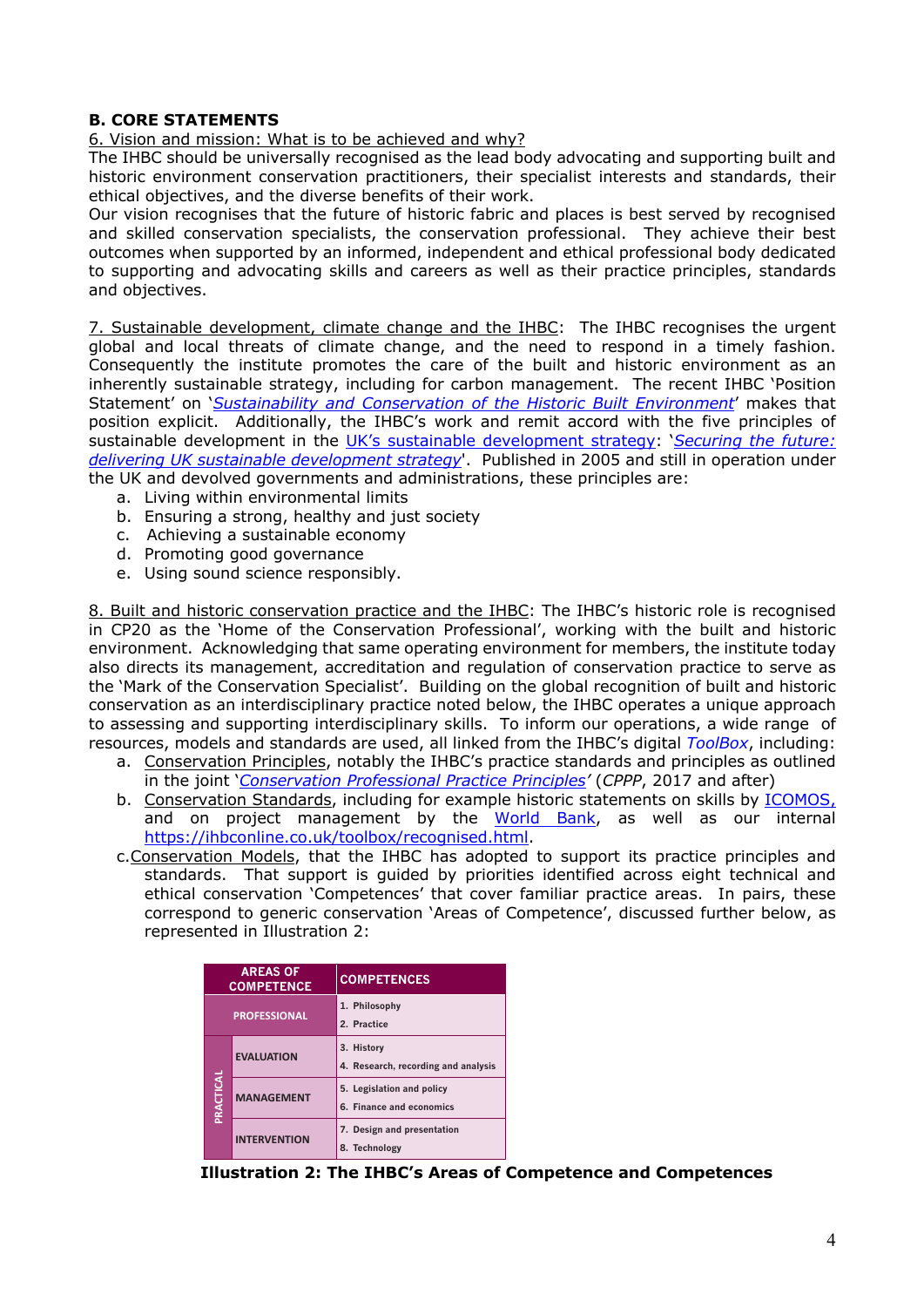c.i The IHBC's model of the conservation process, the 'IHBC's Conservation Cycle' captures how the four overlapping but distinct 'Areas of Competence' underpin any *bona fide* conservation process. **<sup>1</sup>** If the IHBC's built and historic environment practice standards are observed, then conservation actions must follow the sequence of '**Evaluation**', or 'understanding' of the resource, '**Management**', or its 'care', and '**Intervention**, or 'change', while at all stages being fully informed by consistent and credible, specialist, interdisciplinary 'Professional' standard of conservation oversight.



**Illustration 3: The IHBC's Conservation Cycle and four Areas of Competence**

c.ii Each of the four Areas of Competence demands appropriate skills, while all must work in concert, informed by a common ethical awareness of responsibilities. The IHBC's Conservation Cycle and its four Areas of Competence, are expressed in terms of the eight IHBC Competences, listed below and described in our membership guidance and application forms. These reflect more traditional and familiar practice areas, making it easier for applicants to demonstrate competence in line with the IHBC's Conservation Cycle.

c.iii The Conservation Cycle, the four Areas of Competence and eight underpinning Competences, are all used to inform, describe, define, determine, support and regulate the IHBC's membership arrangements and CPD, including for accreditation and other regulatory purposes. They also shape many of our supporting initiatives, including our Annual Gus Astley Student Awards as well as our research and advocacy.

The IHBC's Conservation Cycle represents the process of built and historic environment conservation practice as described in the joint *'Conservation Professional Practice Principles*' and operates as follows:

a) The process is sequential, as that is the only way to secure successful outcomes. It starts out with the investigation and understanding of any values, or '**Evaluation**'. This knowledge then informs arrangements for care, which is the '**Management**' of the built and historic environment as a resource. Only then, and only where appropriate, is change introduced, with '**Intervention**' undertaken to relevant practice standards. All parts of the sequence are informed by an holistic understanding of '**Professional**' conservation standards and objectives.

b) As well as describing the sequence in the Conservation Cycle, the four 'Areas of Competence' also represent generic areas of skills, knowledge and understanding that are no less essential to the successful outcome of a conservation project:

i. Professional, or the overall conservation capacity to advise on and shape the cycle of conservation as a whole, reflecting the level of oversight that a Conservation Officer or other professional might undertake

ii. Evaluation, or the skills required to understand and value what is being conserved, corresponding to the role specialist historians, archaeologists or listing advisers might carry out

iii. Management, and the ability to advise on the care and sustaining of historic fabric and places, with the kind of responsibilities seen in specialist planners and project developers, and

iv. Intervention, which represents the skills required when changing the historic resource in line with agreed plans, and familiar to heritage development specialists from architects to engineers and project managers.

c) The arrows in the graphic represent the conservation process as what the IHBC calls its 'Conservation Cycle. This is because the entire process is iterative, within any one cycle of conservation as well as across difference cycles, all supported by appropriate monitoring and documentation. This ensures that advice and actions can take full account of changing circumstances and impacts.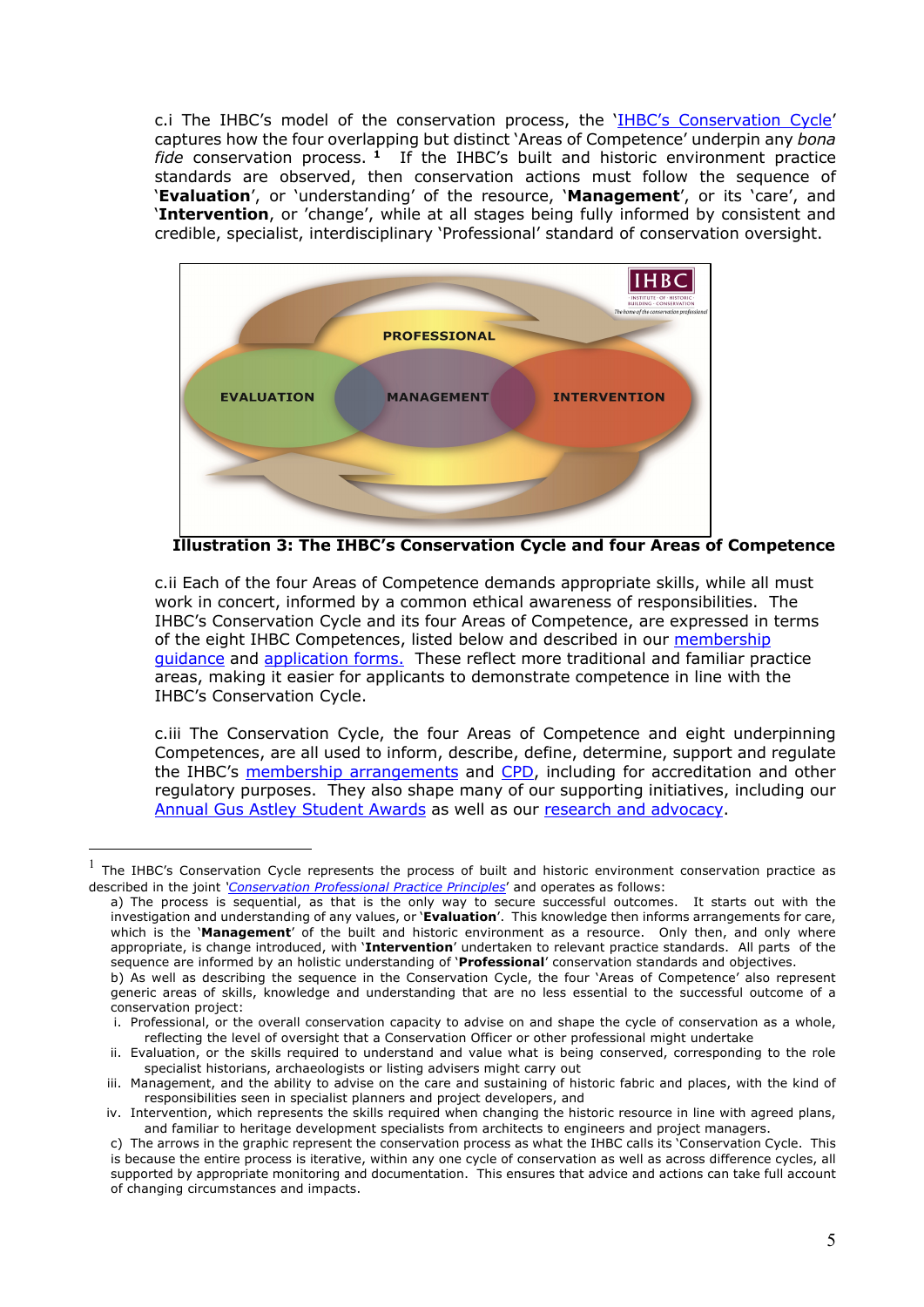- 9. IHBC: Roles and operations: The IHBC operates in diverse roles, including as a:
	- a) Charity, serving the non-profit sector, with a dedicated restricted fund, the IHBC CREATIVE Conservation Fund
	- b) Company, observing appropriate corporate standards including in the operation of its trading arm, IHBC Enterprises
	- c) Membership body, generating benefits for those subscribing to our services and operating to our standards
	- d) Voluntary organisation, adding value to the society and the sector
	- e) Civic resource, encouraging sustainable and inclusive community access to, enjoyment of, and benefit from the built and historic environment as a public resource
	- f) Centre of expertise, offering advisory services such as consultations, and resources such as those held in our online our ToolBox and Conservation Wiki, to specialists and the wider public
	- g) Research and advisory body, that promotes, shapes and as necessary implements research and related resources, including guidance and less formal practitioner support such as the IHBC's description and characterisation of conservation services
	- h) Internationally recognised and respected specialist body supporting built and historic environment conservation interests, responsible for advising on, regulating and promoting sustainable practice standards in conservation; encouraging career progress and skills development for specialists and non-specialists engaged on conservationrelated activities, and interacting with related disciplines across the globe to support the holistic delivery of good conservation.